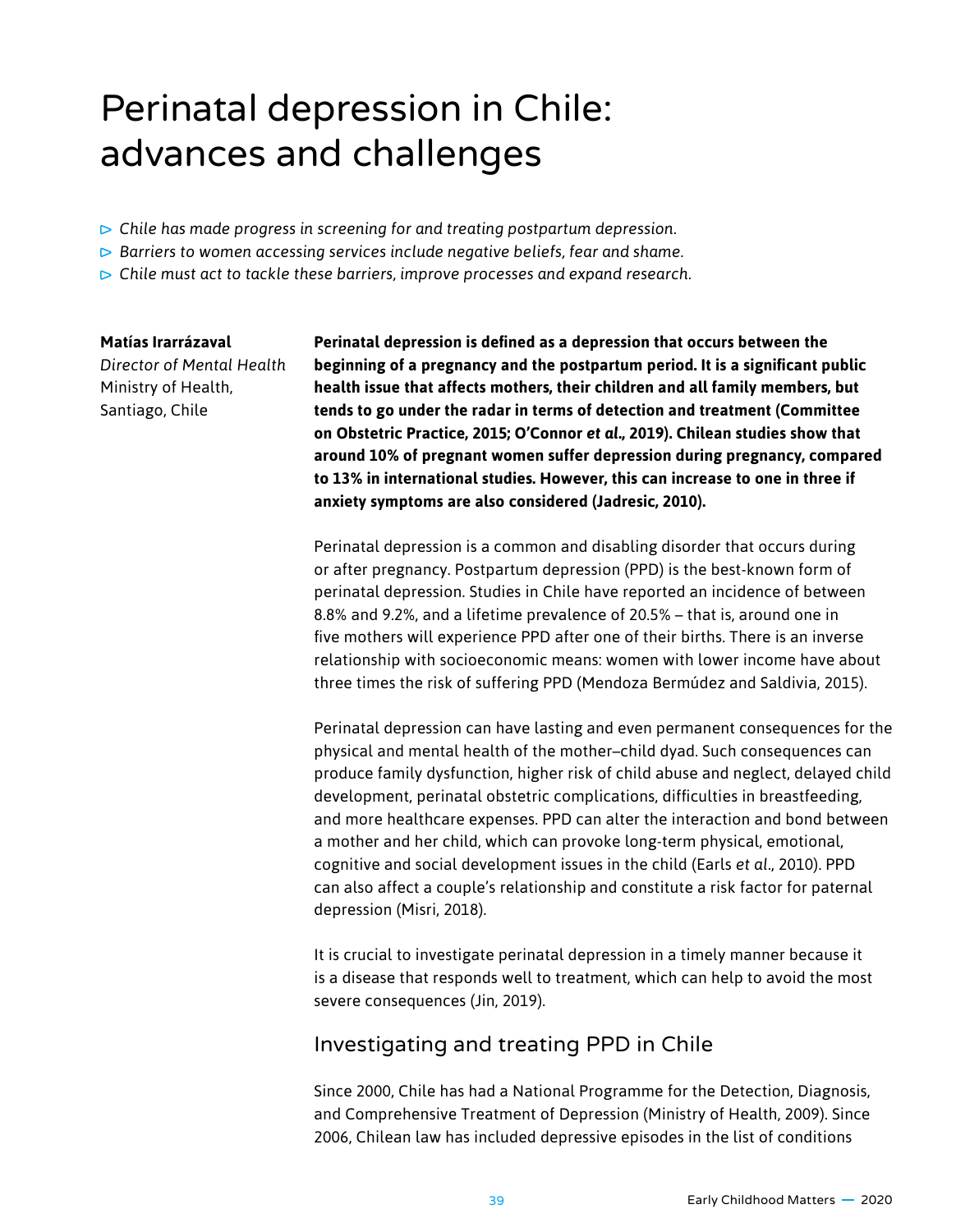for which timely care is guaranteed through the GES (*Garantías Explícitas en Salud*), a system which makes public health insurance available to all who do not have private insurance (Escobar and Bitrán, 2014). This means that, with a confirmed diagnosis, all beneficiaries 15 years of age and older will have access to treatment from a specialist within 30 days with a maximum co-pay of 20% (about 75 US dollars per year) (Superintendencia de Salud, online).

In 2009, the 'Chile Crece Contigo' ('Chile Grows With You', CCC) programme was institutionalised, with the aim of making inter-sectoral public policy to promote comprehensive child development. It comprises both universal services and special support focused on cases of greater vulnerability in pregnancy, birth, and childhood up to age 9. CCC works via the public health system, with children enrolled during the mother's first pregnancy check-up.

Through CCC, primary care centres conduct psychosocial assessments of pregnant women and new mothers using a scale that measures nine risk factors, including depressive symptoms (Cordero and López, 2010). Primary healthcare teams use a manual developed by the Ministry of Health (MINSAL) to accompany women during check-ups through pregnancy, birth, and newborn care (Ministry of Health, 2008). It includes a flowchart for the detection and treatment of PPD, using the Edinburgh Postnatal Depression Scale to assess mothers at routine check-ups two months and six months after the birth (Ministry of Health, 2009; Alvarado *et al*., 2015).

Pregnant women with a confirmed case of depression receive a house call which aims to evaluate the risk of suicide, encourage psychological and/ or pharmacological treatment, and educate them about the psychology of postpartum depression and options for follow-up (Ministry of Health, 2009).

Screening for PPD achieves high coverage and is well accepted. Nevertheless, studies show that this does not necessarily translate into starting treatment, as mothers face multiple barriers to seeking help and accessing services (Rojas *et al*., 2015). These include difficulty in defining psychological problems as a disease, lack of a support network, and fear of being categorised as 'crazy'.

The barriers are associated with negative beliefs about depression, maternity, and psychological care – for example: the belief that depression can be overcome with willpower; mental health problems and intra-family violence; mothers' fear of being rejected by their families, or the fear that their baby will be taken away; and shame in accepting their feelings of rejection of their child. Socio-cultural contextual factors also contribute to stigma.

Factors that encourage mothers to ask for help include having suffered prior episodes of depression and undergone treatment, the motivation to be healthy for the well-being of the child, and awareness of the sensation of psychological distress.

'Factors that encourage mothers to ask for help include having suffered prior episodes of depression and undergone treatment, the motivation to be healthy for the well-being of the child, and awareness of the sensation of psychological distress.'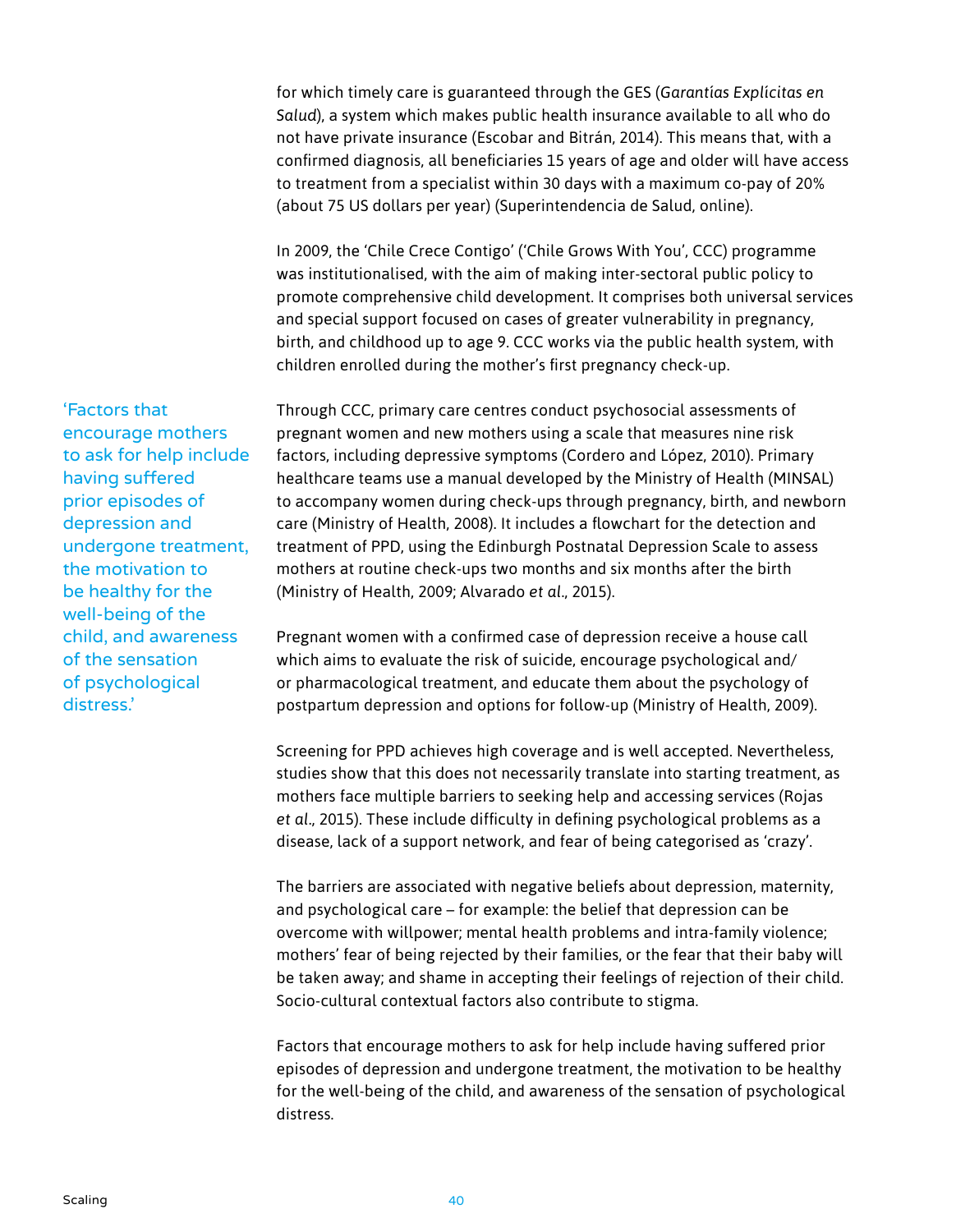Some factors are specific to their doctor's practice. For example, they are more likely to access help if they feel confident in the personnel at the healthcare centre, and positive about the care they have received there; if the surgery's opening hours are convenient; and if they feel a sense of support when receiving the PPD diagnosis. Other factors relate to a woman's support networks: the support of loved ones, feedback from others about their mood, and suggestions from a close family member (such as a mother or sibling) that they seek help.

## PPD challenges for Chile

Despite advances in recent years, Chile faces three main challenges to improving screening for and treatment of perinatal depression.

First, it is important to develop strategies to prevent and diminish barriers to accessing treatment. These could include:

- promoting and broadening early intervention strategies in children of mothers suffering from PPD
- improving the connection between positive screening of mothers with PPD and timely referral for diagnostic confirmation and follow-up
- improving the GES depression programme offer, emphasising evidencebased psycho-therapeutic treatment
- improving psychological education for mothers and their families in order to counteract social stigma and inform them about different treatments
- promoting inter-sectoral strategies that involve groups of working mothers to develop maternity-friendly work practices and timely PPD screening.

*The health team educates mothers and screens for postpartum depression at Iquique Hospital, Chile*